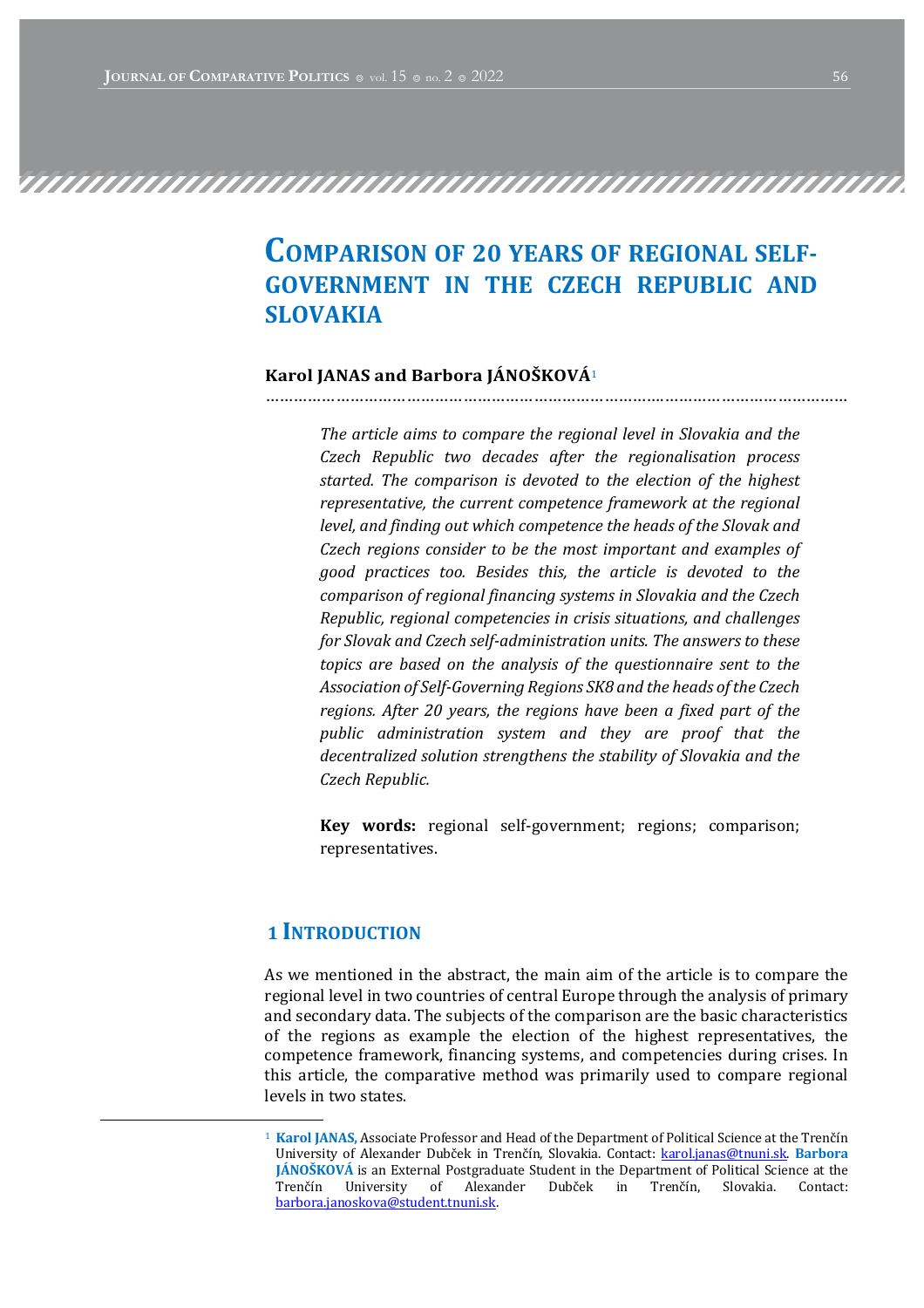Before proceeding with the context, it is necessary to define the most relevant terms used in the text. The multidisciplinary scientific discipline of Regional Studies is devoted to defining the term region. According to Michael Keating, the region acquires various forms in different places and relates to different spatial levels. Examining the essence of the term, Keating pointed to the location of the region somewhere between the level of the nation-state and the local level. He defines the regional level as a space for the intervention of many actors of all levels, from supranational to local (Rýsová 2009). For a long period of time, Viktor Nižnanský's research has been focused on the definition of the region. In the view of the plenipotentiary of the Government of the Slovak Republic for Decentralization of Public Administration in 1999-2001 and since 2003, the region represents an area that is internally cohesive, appropriately economically and culturally self-sufficient, and thus capable of adequate autonomy (Nižňanský 2006, 54).

Now the definition of the region mainly reflects the characteristics of the territory set aside for political and territorial administration, which points to the prevailing trend emphasizing the need to transfer from the centre to lower hierarchical levels. Therefore, regional and local authorities achieve independence to a certain extent in a limited range of matters, which is also supported by primary European Union law to apply the principle of subsidiarity as widely as possible. Nowadays, the definition of the region is approached as an administrative unit, which is perceived as a space providing opportunities for broad civic participation (Čajka et al. 2005; Čajka 2020).

In the year 2020, the Czech regions commemorated twenty years from the first regional elections that were held in December 2000. In Slovakia, the first regional elections took place in December 2001. The adaptation to the set competence framework, as well as the allocated financial volume, is typical of the Slovak and Czech regions' operation over a twenty-year period. The regions of Slovakia and the Czech Republic are the implementers of selected public policies representing a wide range of activities, with certain similarities and differences. Each region in Europe represents local socio-economic, cultural, or natural specifics. The effort to develop the territory is a recurring feature. The regional level in both states is still largely unknown to the public. Its competence framework is often mistaken by the inhabitants of the regions with the competencies of municipalities or the state level. According to the representatives of the Slovak and Czech regions, the knowledge of the competence framework from the side of the regional inhabitants and their identity with the existence and functioning of the regional self-government is a never-ending story. However, because the regions have been a permanent part of the public administration system for the past 20 years, it is necessary to work on a continuous process of knowledge of regional competencies. Effective and improved communication of the regions' irreplaceable tasks is important for the direction of regional development. The inhabitants must understand how they can contact the regions and how the selfgovernments can assist them.

Using the method of self-observation<sup>2</sup> and experiences at the regional level, the

 $2$  Karol Janas has been a multiple Member of the Parliament of the Trenčín Self-Governing Region, elected for the district Považská Bystrica. Barbora Jánošková is an Officer of the Department of Communication and International Relations at the Office of the Trenčín Self-Governing Region. The work content includes, besides many other activities, the communication with the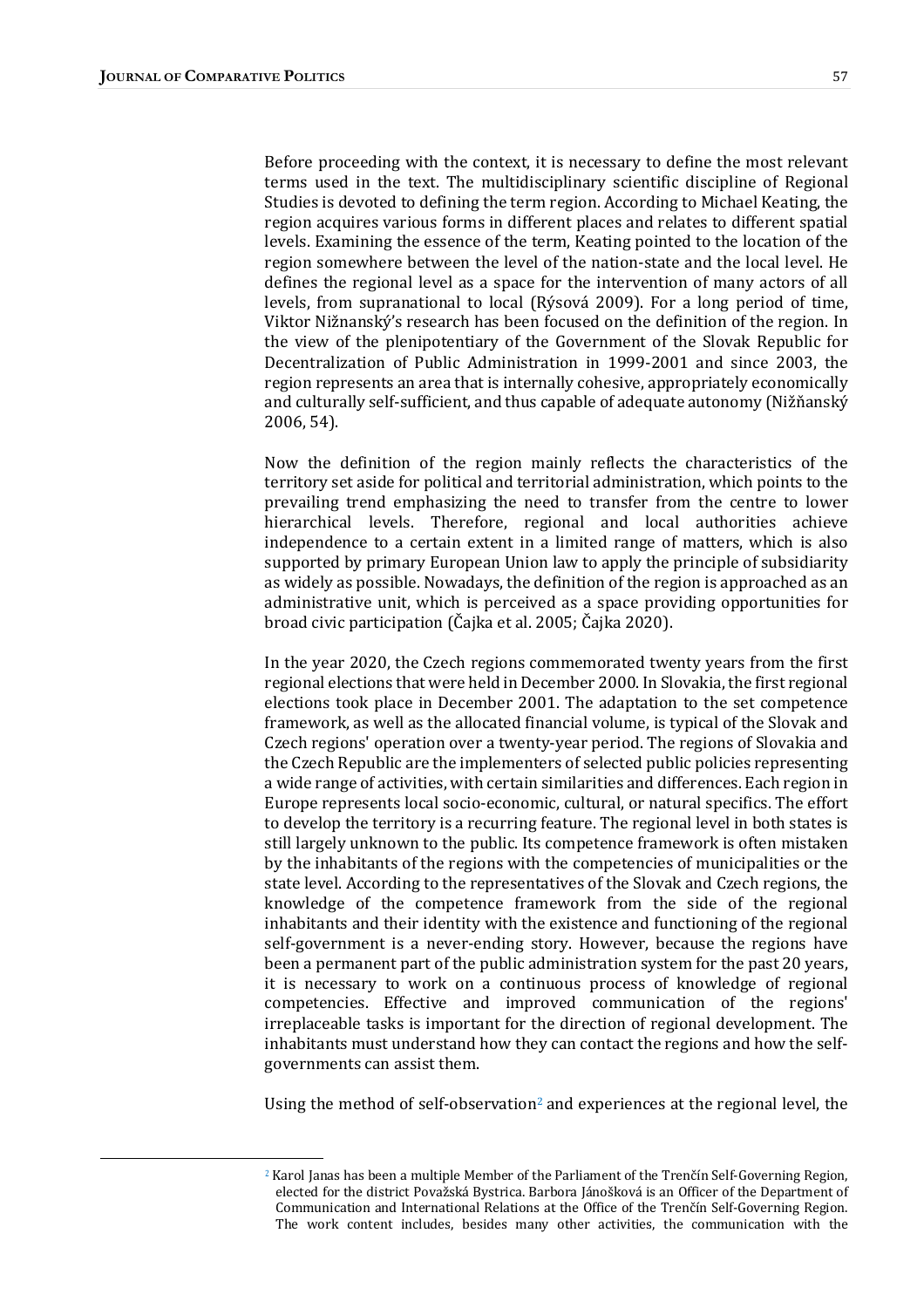authors offer an insight into the main differences of functioning at the regional level in Slovakia and the Czech Republic. These states had a long joint history in the 20th century. The first administrative structure was created in the scope of the First Czechoslovak Republic in 1923. Within it, regions in the Czech part and counties in the Slovak part were established. This structure was exercised for several years. The territory of Slovakia was divided into six counties, and the administrative structure was in place until 1928 when it was replaced by a regional establishment valid throughout Czechoslovakia, while Slovakia formed one country. The subsequent change came in 1938 when Hungary seized the frontier districts in southern and south-eastern Slovakia after the Vienna Arbitration. After 1940, the two-stage political administration was reinstated; the territory of an independent Slovak State reverted to a six-county structure, with 59 districts. After the Second World War, the structure of the countries was restored. In 1949, the regional classification was established, with 14 regions on Czech territory and six regions in Slovakia. A new reorganization of the territorial division of Czechoslovakia took place in 1960, creating eight regions in the Czech Republic and three in Slovakia. Since the end of the 1960s, Bratislava was added as a separate entity. This system lasted until 1990 (Bardovič et al. 2018; Gurňák and Lauko 2007).<sup>3</sup> For the period after 1990 is typical the absence of the regional level. 

In the year 1989, the wave of democratic revolutions took place. This significant moment in history enabled the recognition of the political party's system. The changes took place in many areas, ranging from the political to the economic to the social area. The Czech and Slovak Federative Republic was no exception. The changes had an impact on the regional level because ineffective public administration slowed the overall reform of the economy and political system (Slavík 2022). The decentralization was a helpful tool for democratization in the countries of central and Eastern Europe. The reforms of the public administration<sup>4</sup> were the key component typical for the transformation process in the mentioned countries. Based on the reforms, the territory governance authorities were created, not only on the local level but also on the regional level. The establishment of the regional level in the Czech Republic and Slovakia (as in Poland and Hungary as members of the Visegrad Group) was determined by the effort to enter European Union. The significant point was the process of the redeployment of the part of the competencies from the state administration bodies to the self-government. Thanks to the decentralization, the quality of the governance in the country is improving. The decision is closer to those who will be affected by it (Krnáč 2007).

Modern public administration can be defined as the state of the company's organization in which competence, powers, and responsibilities are divided among public administration institutions. In addition, it is characterized by good legislation, compliance, and law enforcement capabilities. It is also characterized by the high professionalism and ethics of public administration employees. These characteristics were only partially met in the V4 countries following the 1990s public administration reforms. It could be understood because of a decades-long

Association of the Self-Governing Regions SK8, consisting of all eight Slovak self-governing regions.

 $3$  The summary can be also found in the document of the Ministry of Interior of the Slovak Republic (Ministerstvo vnútra Slovenskej republiky 2007).

<sup>&</sup>lt;sup>4</sup> In general, public administration reforms are being implemented to create a rational and efficient system of organization of state administration and self-government. The goal of these steps is a simple and efficient organizational structure. Equally important in this process is the gradual simplification of organizational fragmentation (Slavík 2022; Janas 2007).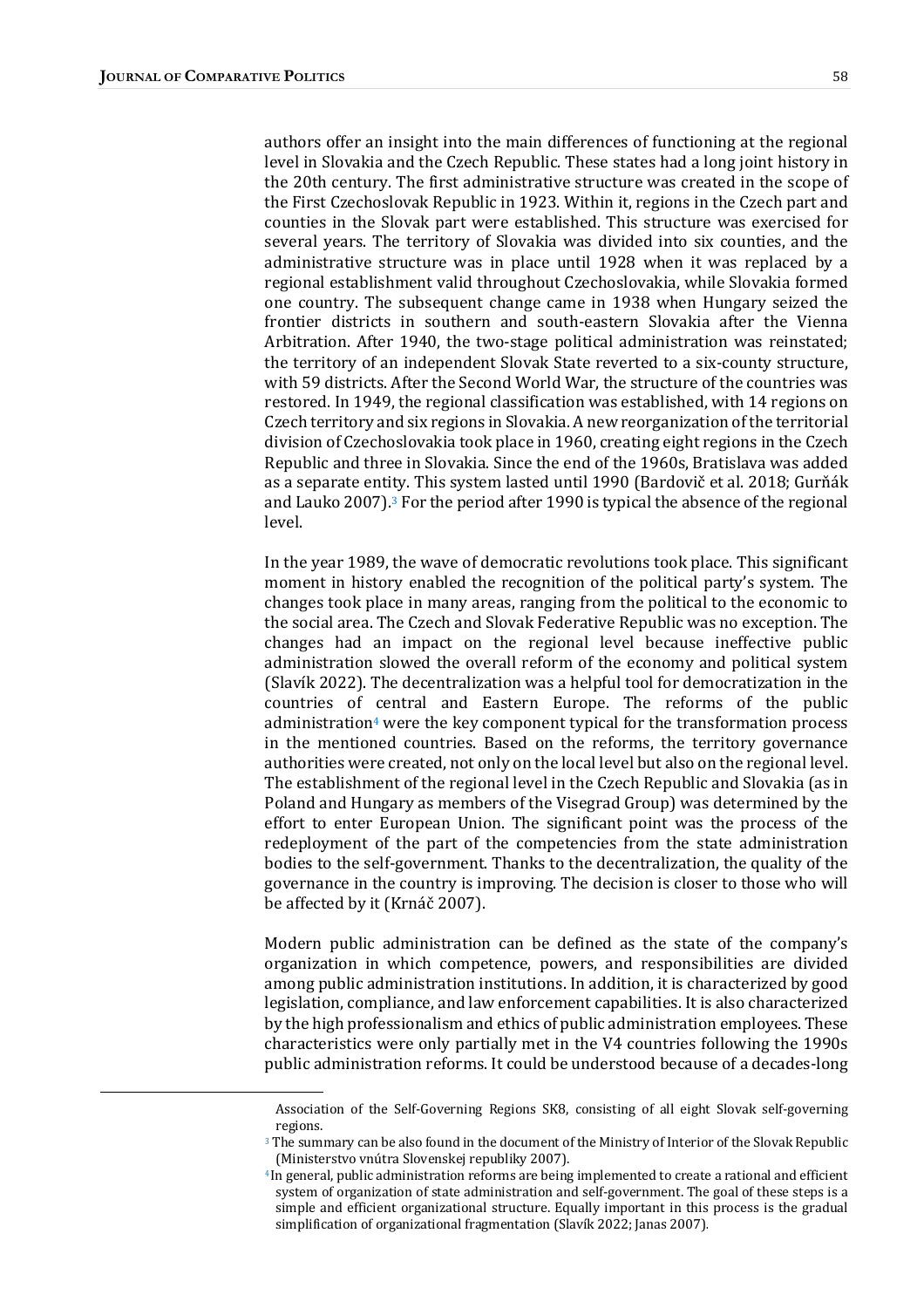totalitarian system in which public administration was seen as an instrument of power and not as a service to the citizen. The reasons were the unfinished model of its organization, insufficient control or growth and inefficiency of its expenditures. Public administration problems also stemmed from the poor legislative environment, inappropriate governance, confusion, non-incentive, and unfair funding (Nižňanský 2006; Novotný 2017). They were often joined by inappropriate territorial and administrative arrangements, neglective employee training, and a low level of knowledge of public administration. The aim was, therefore, to address these problems, as only "an efficient, and flexible public administration, oriented towards public service, can create the conditions for valuing the human, natural and productive potential of regions, in favour of increasing the quality of life of citizens" (Nižňanský 2006, 36).

Despite many years in the joint state, the Czech and Slovak Federative Republic was dissolved in 1993 into two individual states -Slovakia and the Czech Republic. These new states needed to establish domestic governance and approached the creation of public administration and governance principles. Although the constitutions of the Slovak Republic and the Czech Republic, adopted in the 1992, reckoned to the creation of the self-governing regions, the highest authorities in both states approached this step after the new millennium. The establishment of this level of self-government requested the approval of additional laws for the specification of the problematic of the territorial selfadministration units.<sup>5</sup> The aim of both states was the accession to the European Union, and the creation of the regional level represented one of the conditions. In Slovakia, eight self-governing regions were established, while fourteen regions were established in the Czech Republic (Buček 2011; Leška 2015).

According to Act no.302/2001 Coll. on Self-Government of Higher Territorial Units, the so-called Act on Self-Governing Regions, the mentioned selfadministration unit in Slovakia represents an independent territorial selfgoverning and administrative unit. In this act, regional self-government is defined as a legal entity that independently manages its property and income under the conditions laid down by law. Besides this, it secures and protects the rights and interests of its inhabitants. According to this act, the chairman of the self-administration unit and the council of the self-governing region belong to the bodies of the Slovak regions. Their main task consists of securing the universal development of its territory and the needs of its inhabitants (Act on Self-Governing Regions 2001).

According to Act no.129/2000 Coll. on Regions, the region in the Czech Republic is defined as the territorial community of citizens who have the right to selfgovernment. Besides this, the region is a public corporation with its property and income. In contrast to the Slovak self-governing regions, the Czech regions have more bodies; apart from the highest representative and the regional parliament, there is also the regional council and the regional office. They together are responsible for the overall development of the regional territory and the needs of its citizens (Act on Regions 2000).

The difference resides in the expressed number of representatives in the regional parliament. According to relevant acts, the determinative factor is the size of the regional population. In Slovakia, the number of deputies is determined by the regional parliament in the range of 12 thousand to 15 thousand inhabitants per

<sup>&</sup>lt;sup>5</sup> Act no. 221/1996 Coll. on Territorial and Administrative Division of the Slovak Republic 1996; Act no. 222/1996 Coll. on the Organization of Local State Administration 1996.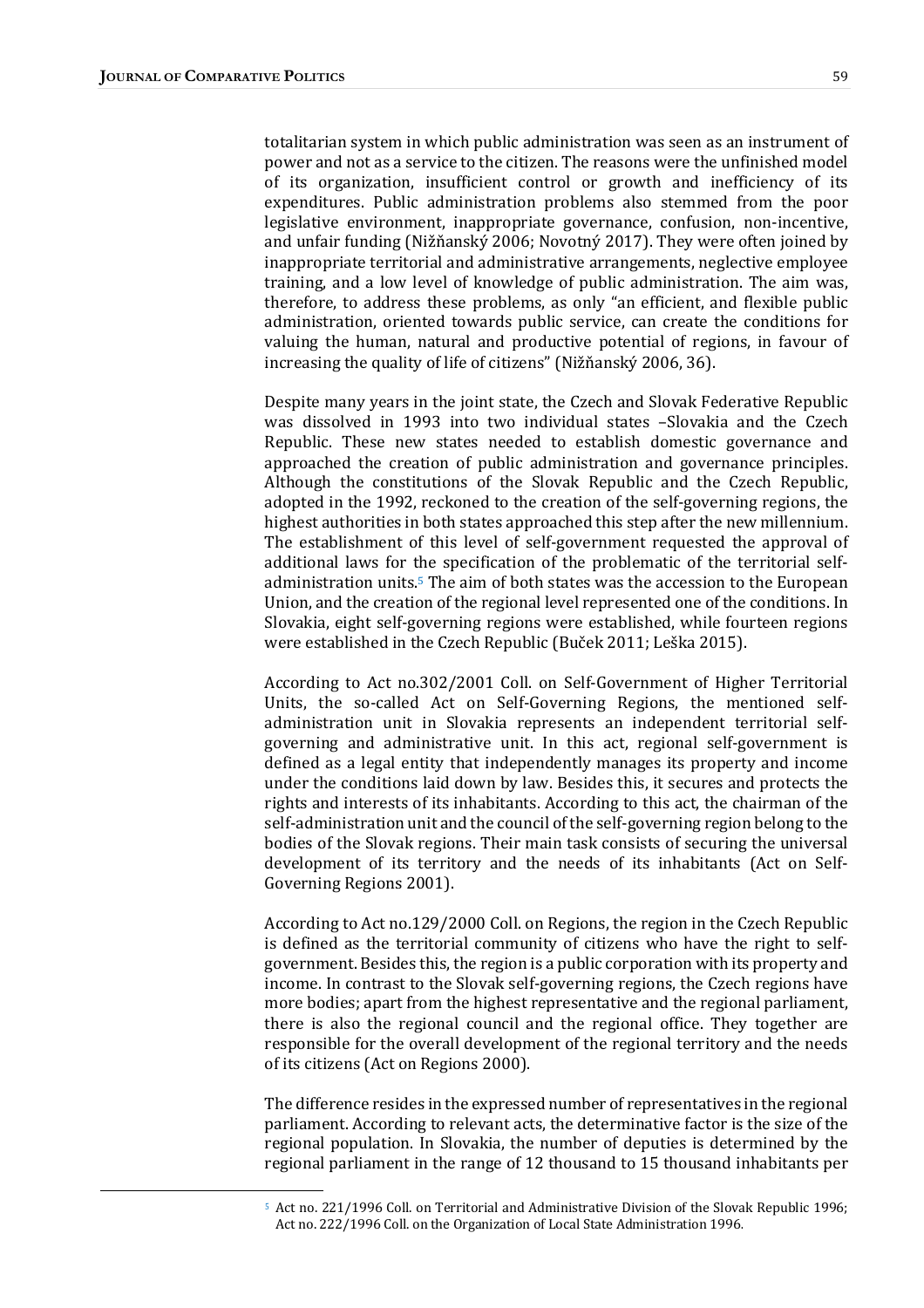deputy (Act on Self-Governing Regions 2001). According to Act no.129/2000 Coll., the Czech region, with a population of 600 thousand inhabitants, has 45 members in the regional parliament. The unit with a population of 600 to 900 thousand inhabitants has 55 members in the regional parliament. The regional parliament has 65 members from the self-government, which has a population of over 900 thousand inhabitants. The regional office headed by the director carries out the administration of the region. In contrast to the Slovak regions, the director is named by the chairman with the approval of the minister of interior. The regional parliament sets up three obligatorily committees; the financial, controlling, and the education and employment committee. The regional parliament can also establish controlling and initiative committees, as well as other specialized committees (Act on Regions 2000; Grejták et al. 2002). The regional parliament in Slovakia establishes the financial and mandate commission and other commissions as its constant or temporary consultative, initiative, and controlling bodies. The regional office headed by the director is responsible for ensuring administrative and organizational affairs of the parliament, chairman, and other bodies (Act on Self-Governing Regions 2001).

To defend the interests of the regions and their inhabitants, the formation of interest associations comprised of individual territorial self-administration units was initiated. In Slovakia, the Association of Self-Governing Regions SK8 was founded in Bratislava in 2006. It has always been a voluntary, interest-based, and independent association (Jánošková 2020; Jánošková 2021). In the Czech Republic, the Association of the Regions of the Czech Republic was formed only one year after the regional level was implemented.

Both associations fulfil the role of the speaker and the representative of all units towards the national level and their bodies - legislative and executive. They promote the regions' joint interests and help the regions in actively developing their self-governing functions. Moreover, when carrying out their competencies, their impressive task is the unification of various opinions, ideas, and processes. The Association of the Regions of the Czech Republic perceives itself as the collective voice of the regions (Association of Regions of the Czech Republic 2022). Besides this, both organizations offer the opportunity to share concrete examples and exchange experiences in many areas of public administration. The sessions of both organizations are held four times a year. They create the organizational scheme with the chairman and the highest joint body consisting of representatives of all regions. The secretariats or offices were established for effective operation. In both cases, it is possible to create initiative and consultative bodies. Apart from many similar characteristics, the length of the term in office differs. The chairman of the Association of Self-Governing Regions is elected for two and a half years, whilst the chairman of the Association of the Regions of the Czech Republic is elected for two years (Statutes of the Association of the Self-Governing Regions SK8 2006; Statutes of the Association of the Regions of the Czech Republic 2002).

In the Czech Republic, the effective legislative also recognizes the so-called cohesion regions in connection with the implementation of European Structural and Investment Funds. In this case, their territorial districts coincide with one or more territorial districts of the regions. There are a total of 8 cohesion regions. In each, the regional council of the cohesion region is established and holds the status of a legal entity. At the same time, the regional council acts as the managing authority of the regional operational program of the respective cohesion region. The council sets up three bodies - the committee, the chairman, and the office.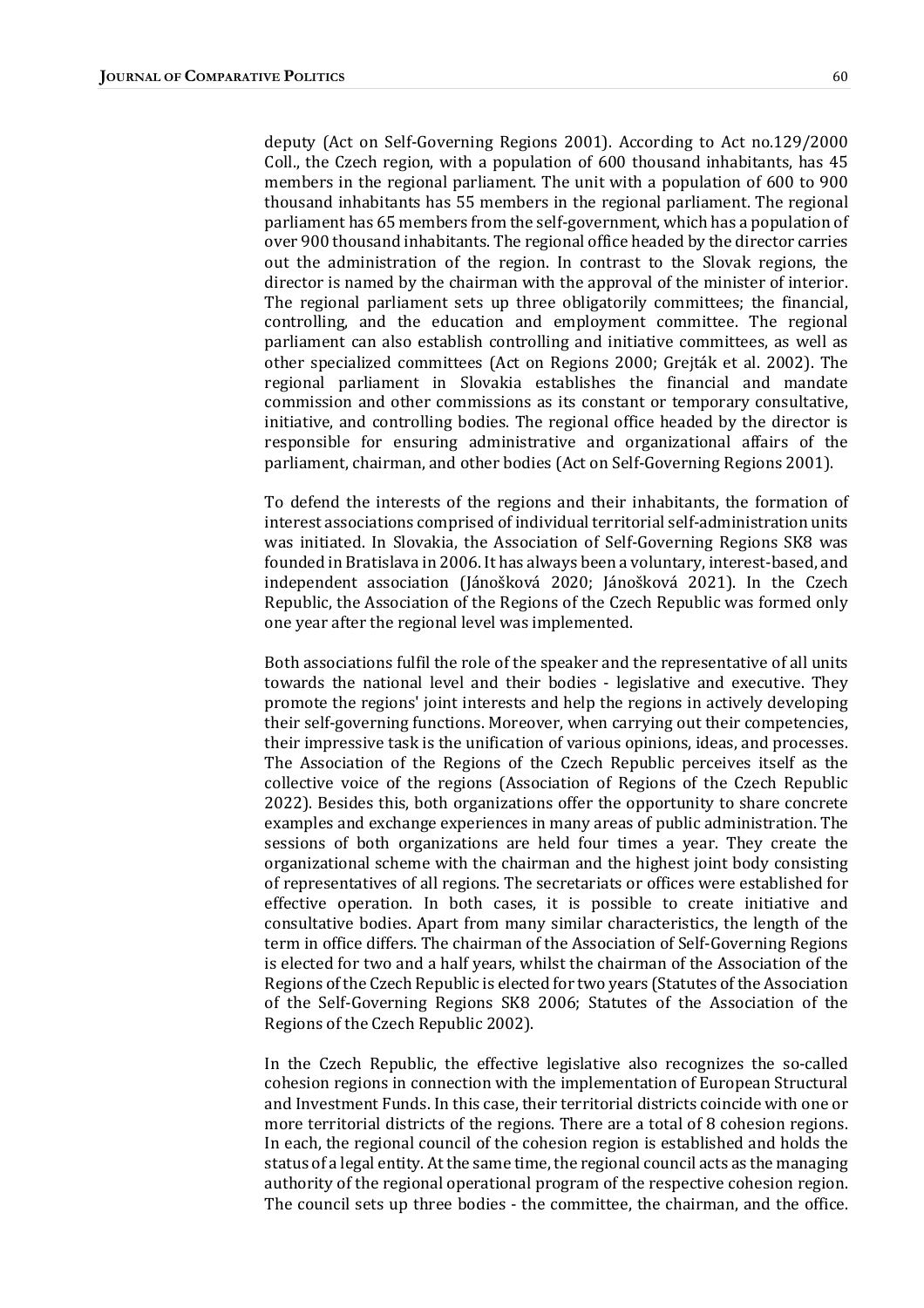Committee members are elected by the regional parliaments. The key criterion for filling the committee's positions is whether the cohesion region is made up of the territory of a single region or several. If it consists of the territory of one region, the committee has 15 members; if it consists of two or three territorial self-administration units, the concerned regional parliaments elect eight members (Klimovský 2010).

## 2 THE COMPARISON OF SLOVAK AND CZECH REGIONAL LEVELS; THE DIFFERENCES IN THE ELECTION OF THE HIGHEST REPRESENTATIVE OF THE REGIONS

The highest representatives of the regions in Slovakia and the Czech Republic, who are responsible for the administration of the region and its representation internally and externally, are elected differently. The direct choice method is used in Slovakia to elect regional heads, whereas the indirect choice method is used in the Czech Republic. Both have their advantages and disadvantages.

According to the representatives of the regional level in Slovakia, the advantages of direct election lie mainly in the fact that they obtain votes in a direct mandate from voters to whom they are responsible for decisions and performance of their functions. The heads of the regions represent the self-governing regions externally, act as their statutes, and at the same time decide on matters related to the rights and obligations of natural and legal persons if the decision has been entrusted by law to the higher territorial unit.

The highest representative of the regional level in Slovakia is elected directly by the citizens of the regions, not by regional parliaments and deputies. His removal is possible based on a referendum initiated by regional deputies. In this case, at least 50% of voter turnout is necessary. Most of them must speak out in favour of dismissing the chairman, which may seem to be a disadvantage of direct election. However, it should be added that regarding the current turnout in the Slovak regional elections, $6$  this is an unrealistic possibility.

Based on the above, it is possible to conclude that the advantage of direct selection of Slovak regional heads is greater legitimacy than indirect selection. The direct, secret, and equal election of the chairman of a self-governing region, as opposed to indirect choice, avoids stalemate situations that may arise if the regional parliament is unable to agree on a joint candidate or the proposed candidate is not elected by members of parliament.

In contrast to the elections of chairmen of Slovak regions, regional elections in the Czech Republic use an indirect choice of regional heads. In the election, the inhabitants vote for political parties, and the 5 percent limit must be met. After the elections, the chairman is elected as the highest representative by the regional parliament, and the council is elected. We can state that the position of the highest representative is weaker; only crisis situations are an exception. In these situations, the act confesses more important competencies to the chairman. The Integrated rescue system falls under the competence of the chairman, and it

 $6$  The last regional elections were characterized by low voter turnout; almost only 30% of eligible voters came to the polls (Horváth and Urc 2021). According to Haydanka (2021), "elections to the Regional Assembly have never been a priority for Slovaks, as is traditionally the case in the postsocialist countries" (Haydanka 2021, 9).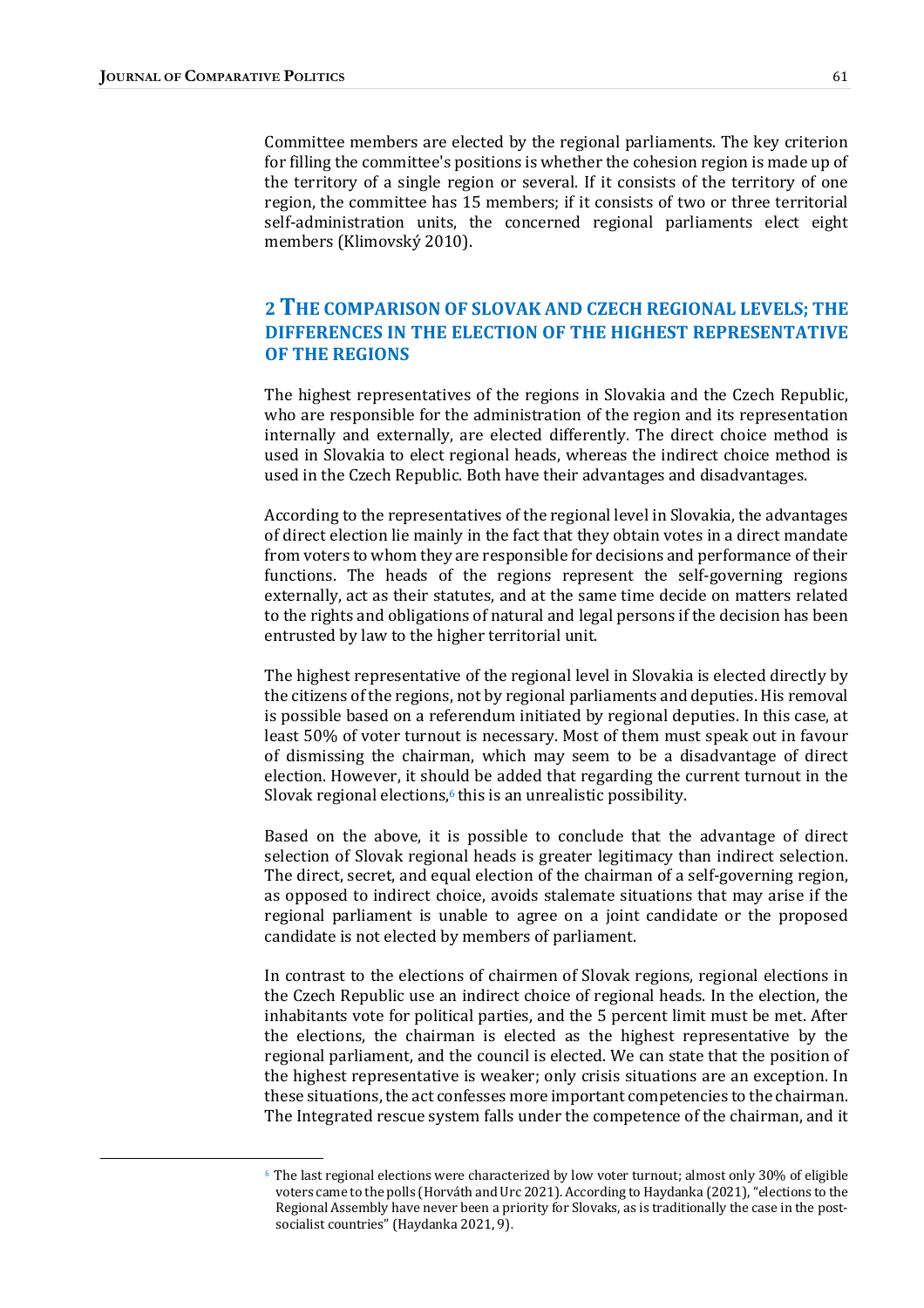requires cooperation with the bodies at the central level (Act on Integrated Rescue System 2000).

The chairmen themselves perceive the advantage of indirect election. They can rely on a coalition majority in the decision-making process of the parliament. However, there must be consistency in the direction of the regional bodies between the highest representative, the regional parliament, and the regional council. As a disadvantage, the election of the chairman is the result of political agreements, which may be different from the majority opinion of citizens. However, according to own experiences of the highest representatives, the indirect choice is an advantage. The rationale of the statement is the fact that it is the only possible way to prevent a situation when the chairman bears a great deal of responsibility but does not have a real opportunity to influence the matters. The head needs to have the majority on his side in the regional parliament. It is a proven principle.

According to the chairmen, the direct election divides society at all levels, including at the regional level. If the directly elected chairman, as the highest representative of the region, did not have a majority in the regional parliament, he would not be able to administrate the region. The regional representatives themselves are inclined to believe that the indirect election system has proved its worth for more than 20 years, and therefore when something works for a long time, there is no reason to change it. However, the representatives of the Czech regions also agree that direct election would have a major disadvantage in suppressing the importance and influence of smaller political entities, which have a coalition potential. The prevailing opinion is that the direct election of the regional heads would strongly polarize the political situation in the regions.

#### 3 THE DIFFERENCE IN THE COMPETENCE FRAMEWORK OF SLOVAK **AND CZECH REGIONS**

The regions in Slovakia and the Czech Republic function according to the competence framework laid down by the Act no.302/2001 Coll. on Self-Government of Higher Territorial Units and Act no.129/2000 Coll. on Regions.

In Slovakia, the current competence framework covers essentially all areas except defence and security. These competencies include road management and maintenance of roads of the II. and III. classes, specialized social care secured through social service facilities, health care and the administration of the outpatient and pharmacy network, secondary education and training, regional culture, regional development, and tourism.

After 20 years, representatives of Slovak higher territorial units see room for a new redistribution of competencies between the state, regions, and municipalities. This reallocation could be a part of a further public administration reform. Those competencies in which the regions are effective should be strengthened. It includes, in particular, the services at the supra-local level i.e. at the level between the municipality and the entire state. The strengthening of competencies would affect secondary education and social care. Transport could be another area of consolidation of the competence framework. Following the example of the Czech Republic, the provision of integrated public transport, not only suburban bus transport but regional rail transport too, could be added to the competencies of the regions.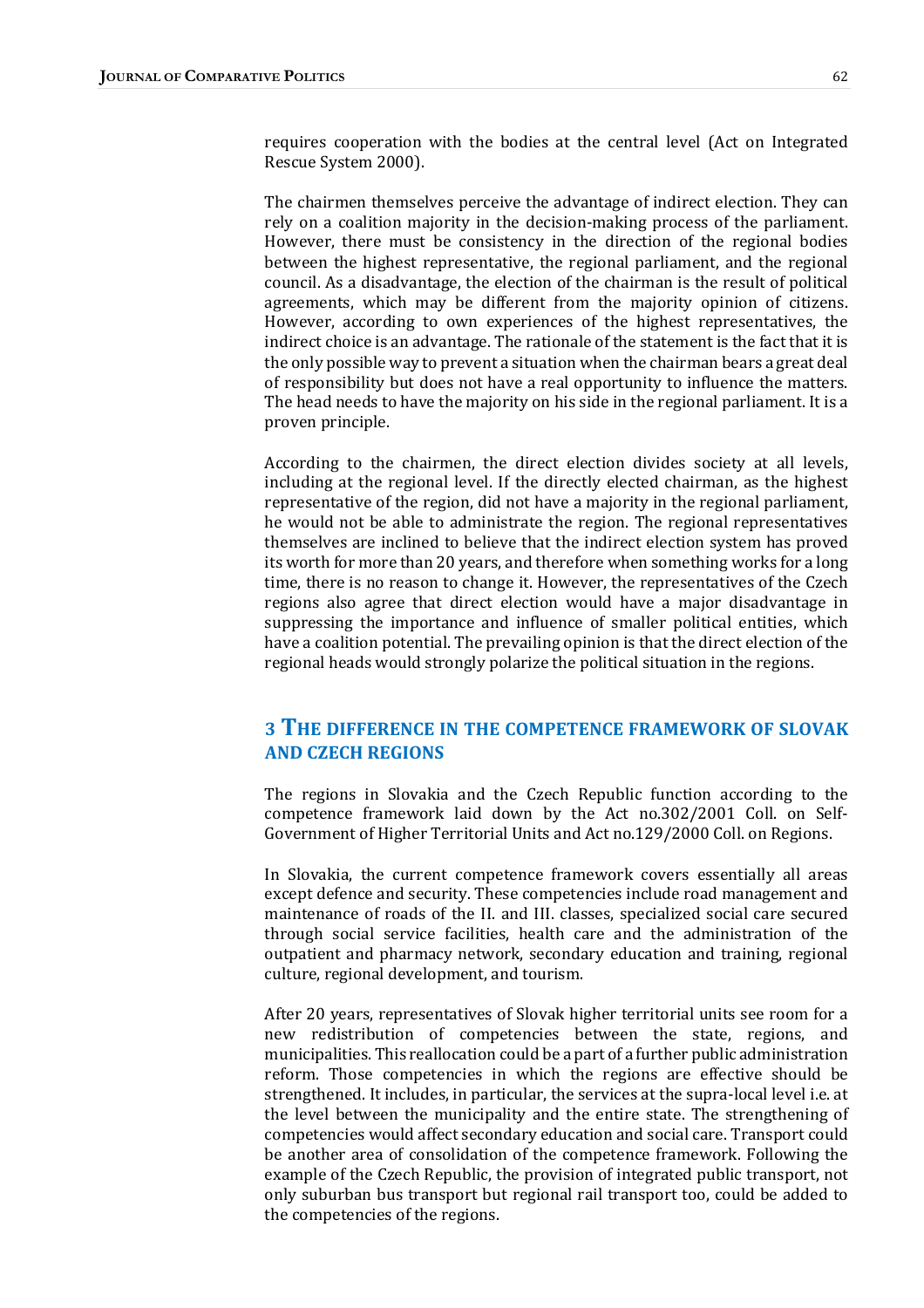|                                                        | Regional level in Slovakia                                    | Regional level in the Czech<br>Republic                                                            |
|--------------------------------------------------------|---------------------------------------------------------------|----------------------------------------------------------------------------------------------------|
| First regional elections                               | 2001                                                          | 2000                                                                                               |
| Number of regions                                      | 8                                                             | 14                                                                                                 |
| Average size of<br>regions                             | 6 129,25 km <sup>2</sup>                                      | 5 632,75 km <sup>2</sup>                                                                           |
| Average population of<br>regions                       | 682 234 inhabitants                                           | 763 853 inhabitants                                                                                |
| Main finances                                          | single-source funding based on<br>personal income tax revenue | share of the revenues of common<br>taxes set by an act                                             |
| Regional bodies                                        | 2 - Regional parliament and<br>chairman                       | 5 - Regional parliament, Regional<br>Council, chairman, office and<br>special regional authorities |
| Elections of the<br>highest representative             | Direct electoral choice                                       | Indirect electoral choice                                                                          |
| Regional association                                   | <b>Association of Self-Governing</b><br>Regions SK8           | Association of Regions of the<br>Czech Republic                                                    |
| Bodies of the regional<br>association                  | Chairman, assembly, sections and<br>office                    | Chairman, council, commissions<br>and office                                                       |
| Term of the chairman<br>of the regional<br>association | Two and a half years                                          | Two years                                                                                          |
| Number of vocational<br>commissions /<br>sections      | 9                                                             | 15                                                                                                 |

TABLE 1: BASIC CHARACTERISTICS OF THE REGIONAL LEVEL IN SLOVAKIA AND THE CZECH REPUBLIC

Sources: own processing based on the data of the Statistical Office of the Slovak Republic (Štatistický úrad Slovenskej republiky 2020), Czech Statistical Office (Český štatistický úrad 2020), Act on Self-Governing Regions, Act on Regions, Statutes of the Association of the Self-Governing Regions SK8 and Statutes of the Association of the Regions of the Czech Republic.

In the field of culture, the self-governing regions grouped in the Association of Self-Governing Regions SK8 would welcome the intensification of support for regional cultural institutions or the creation of a legislative environment enabling the establishment of new type institutions for artistic creation and creative industries. Higher territorial units are prepared to take over some competencies from the district authorities. In this case, SK8, represented by the heads of selfgoverning regions, is convinced that the cities and municipalities or the state could take over the several competencies of district authorities. The Czech combined model of state administration and self-government could be an inspiration. The key competence needed for the territory's sustainable development is competence around spatial planning and the environment.

Regarding the most important competence among the competence framework, it can be stated that the importance of the set powers for individual regions depends on the challenges of the counties. The regions themselves determine their priority themes, which define the direction of regional development. At present, self-governing regions in Slovakia have the ambition to participate in topics that do not fall within their competencies, such as drinking water supply or waste management solutions. In the future, in the context of demographic development, the most important area of competence will probably be authority related to social care. The area of regional transport is also indispensable, namely roads of II. and III. classes, which are used daily by 43% of the population of Slovakia. Regional secondary education cannot be forgotten because it plays a significant role in the education of graduates of vocational schools needed for the labour market.

The competencies of the regions in the Czech Republic are in principle sufficient concerning their position in the public administration system. But territorial self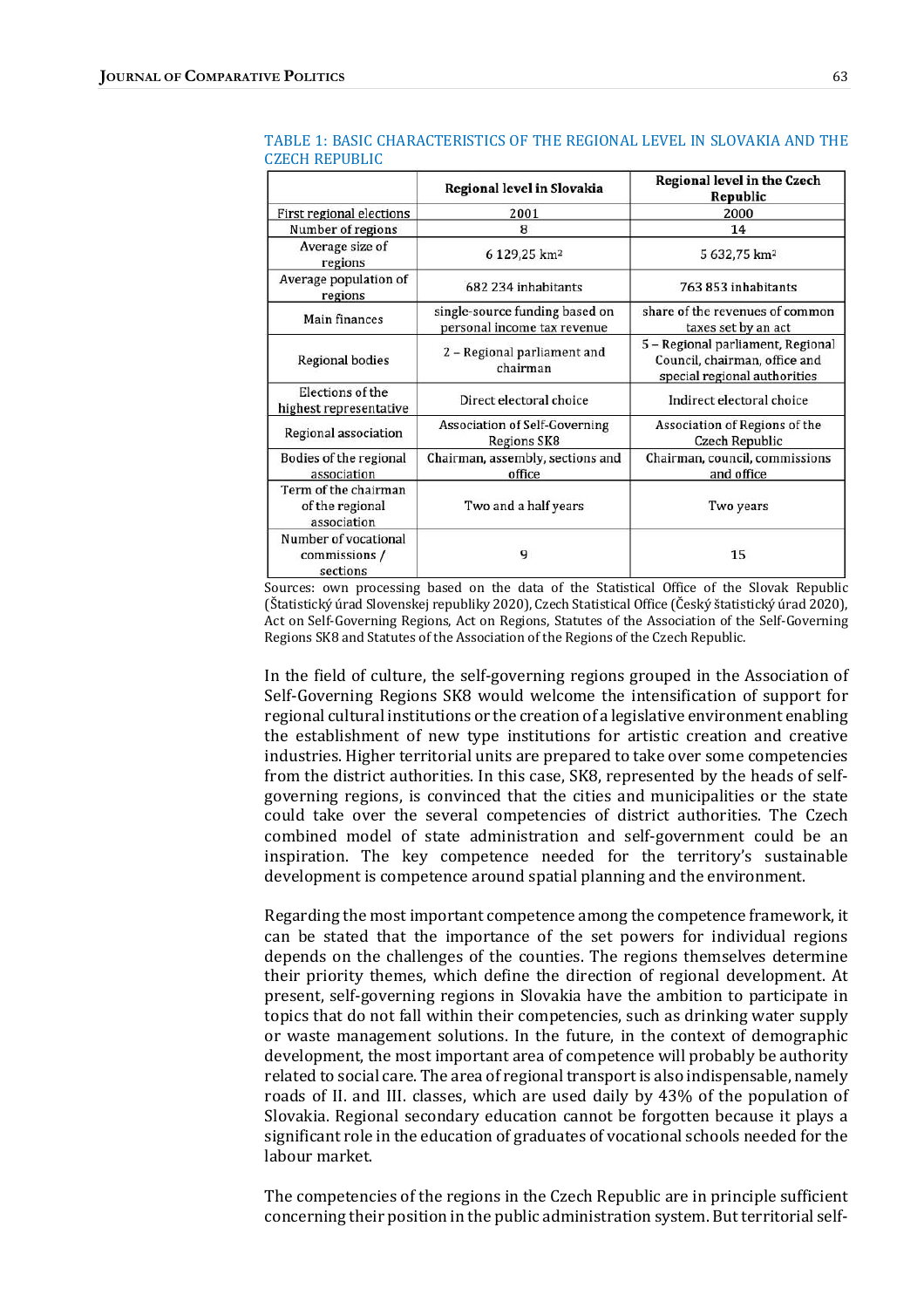administration units themselves admit that they have many responsibilities, and many public expectations are associated with them, which is not always in line with sufficient regional competencies. Such an example is education, which has remained firmly under central control, and the regions are in the role of the clear mediator. Furthermore, in healthcare, where the regions have a responsibility to operate a first aid medical service but lack the necessary tools to do so. There would be a lot more examples like this.

Transport, health care, spatial planning, protection of healthy living conditions and social care, education in the secondary school system, cultural development, and conservation of the public order are among the competencies included in the Czech Republic's regional competence framework (Klimovský 2010). In transportation, the regions are responsible for the maintenance of the roads of II. and III. classes, as well as for regional railway transportation. Besides this, the state helps the regions with funding for the reconstruction of the roads through the State Fund of Transport Infrastructure. Funding is determined annually by an agreement reached between the Czech government and regional representatives. The functioning of the State Fund of Transport Infrastructure was the subject of interest of the Slovak chairmen during the common meeting with the representatives of the Czech regions in 2019 and 2020. The idea of the creation of the road fund in Slovakia was a concrete good example of practice and possible inspiration. Through this fund, the state would participate in the reconstruction of roads of II. and III. classes. The same idea started to be promoted by the Association of the Self-Governing Regions under the lead of its chairman Jozef Viskupič in 2019. Meanwhile, the Ministry of Transport and Construction of the Slovak Republic prepared the suggestion of the establishment and functioning of the Fund of the Transport Infrastructure. The intention for the systematic financing of the building, modernization, and maintenance of road infrastructure is made according to the model of the surrounding states, primarily the Czech Republic ('Na zriadenie fondu dopravnej infraštruktúry je najvyšší čas, voláme po ňom od roku 2019' 2022). 

The issue of financing the individual regional competencies is also closely connected with the competence framework. For regions, it would be appropriate to have a larger share of their revenues (especially a share of joint tax revenues) and a smaller share of non-entitlement contributions and subsidies. Regions (and municipalities) in the Czech Republic have their revenues in the form of a statutory share of joint taxes (the so-called budget determination of taxes). They can also manage their property and money independently. Therefore, the representatives of the regions agree that decisions about the regional budget and the principles of territorial development  $(i.e.,$  spatial planning) are among the most important. The head of the Karlovy Vary Region Petr Kulhánek believes that the most important competence is the responsibility for the available and highquality regional health care.

The position of the Czech regions is specific because the regional parliaments have the legislative initiative. It is the next good example practice that could inspire the Slovak regions. The subject of the mutual meetings between the chairmen of the Slovak and Czech regions was the comparison of the competence framework and the possible examples for inspiration in transportation, social care, health care, secondary education, and the regional policy within the competencies. Besides the legislative initiative, the representatives of the Czech regions have rich experiences from the meetings with the representatives of the state level.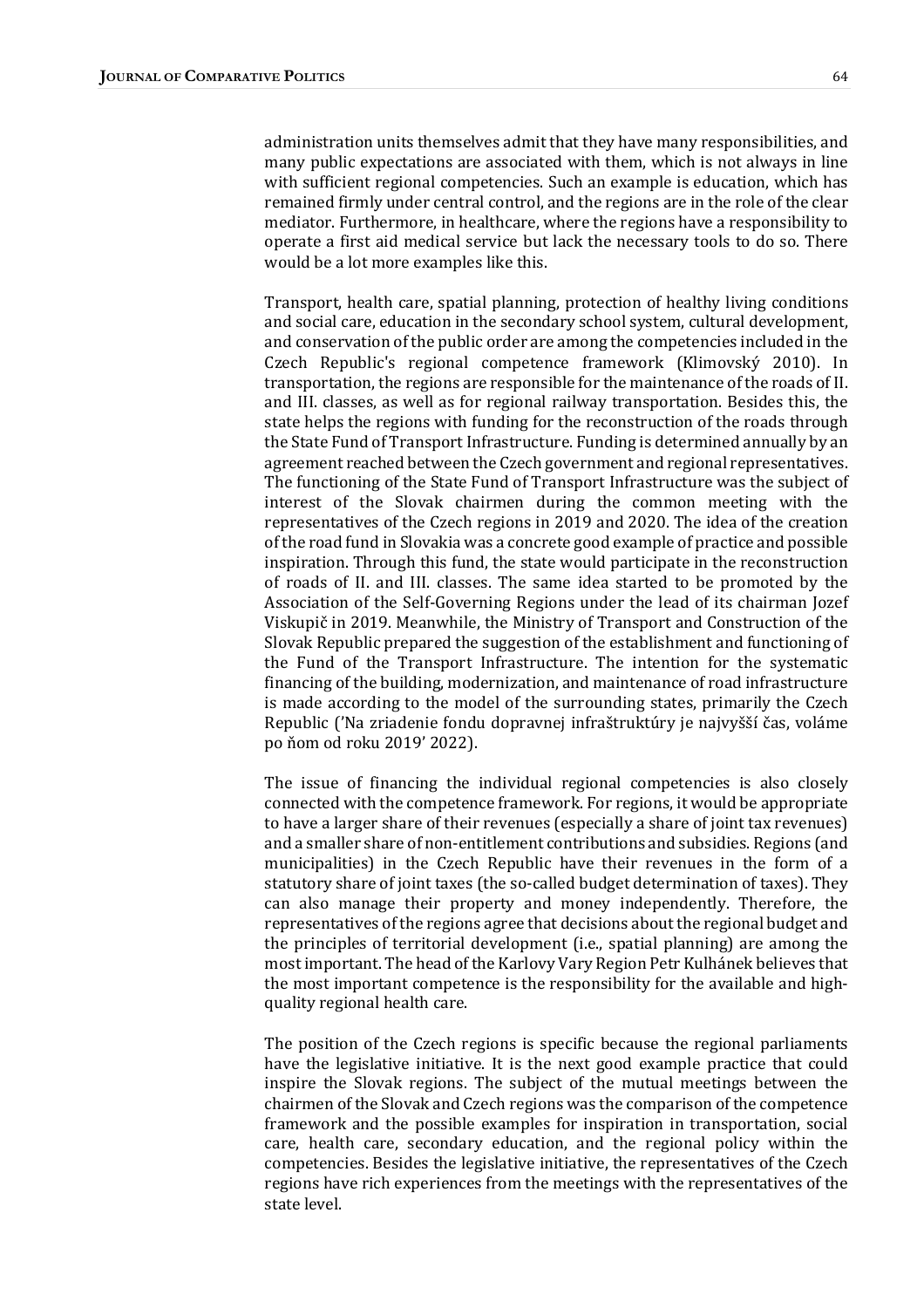#### 3.1 The Difference in the Competencies at the Regional Level During Crisis Situations - Covid-19 Pandemic

During the coronavirus pandemic situation, the regions in Slovakia became crisis management bodies. Thanks to amendments to relevant laws, the roles of higher territorial units in state crisis management have been strengthened. It was the initiative of the Association of Self-Governing Regions SK8. The reinforcement was reflected in that the crisis staff of the self-governing region became the crisis management coordinating body. As a result of the change, regions in positions of crisis management bodies now have not only defined rights but also obligations.

In this case, it reflected reality in the legislation after the regions actively participated in the coordination of the fight against the spread of the new virus on their territory during the first wave of the COVID - 19 pandemic. The contribution of self-governing regions was also reflected in the suggestion of measures at the regional and national levels, which were based on their own practical experience. Through them, the self-governing regions helped to correct the ideas of individual ministries.

The Slovak regional self-governments made a direct contribution to the fight against COVID  $-19$ , despite the absence of staff, equipment and distribution channels. They redistributed protective funds from state supplies to all public and non-public social service facilities in the region, as well as ambulances and hospitals in counties under their founding competence.

As we mentioned above, the Crisis Act in the Czech Republic gives the relevant competencies to the highest representatives of the regional level. However, the coronavirus pandemic has shown in practice that the powers need to be partially adjusted. The adjustment of competencies is being prepared. Formally, the external powers of regional crisis management bodies are quite sufficient, although quite confusing (mostly vaguely defined). Moreover, they are not sufficiently accompanied by financial resources. The authority of the head is included in  $§14$  clauses 3 and 4 of Act no. 240/2000 Coll., the so-called Crisis Management, which solves the readiness of the region in the field of crisis management. The chairman can coordinate rescue and liquidation work, care for children and minors (through designated schools), and can order work duties, for example for paramedics. The highest representative of the region can declare a state of danger and issue crisis measures within the state of emergency in the regional conditions. The special tasks department is responsible for crisis management at the regional office. The chairman and mayors are authorized to make key decisions for the management of emergencies and crises. The chairman and mayors of municipalities with extended powers set up a security council as their coordinating body for crisis preparation. Furthermore, they set up crisis staff as their working body for crisis management (Act on Crisis Management 2000). According to Act no. 241/2000 Coll., on Emergency Economic Measures for Crisis Situations, the head of the region is entitled to order the supplies of products and services, use premises, or regulate or organize transport (for example, ban on boarding through the front door, sale of tickets (more in  $\S 21$  of Act No. 241/2000 Coll. on Emergency Economic Measures for Crisis Situations).

During the coronavirus pandemic, all regions and many municipalities replaced the role of the state. The situation would not be managed without the active involvement of the regions, their organizations (i.e., hospitals, emergency medical services, residential social facilities, etc.), and municipalities. At the same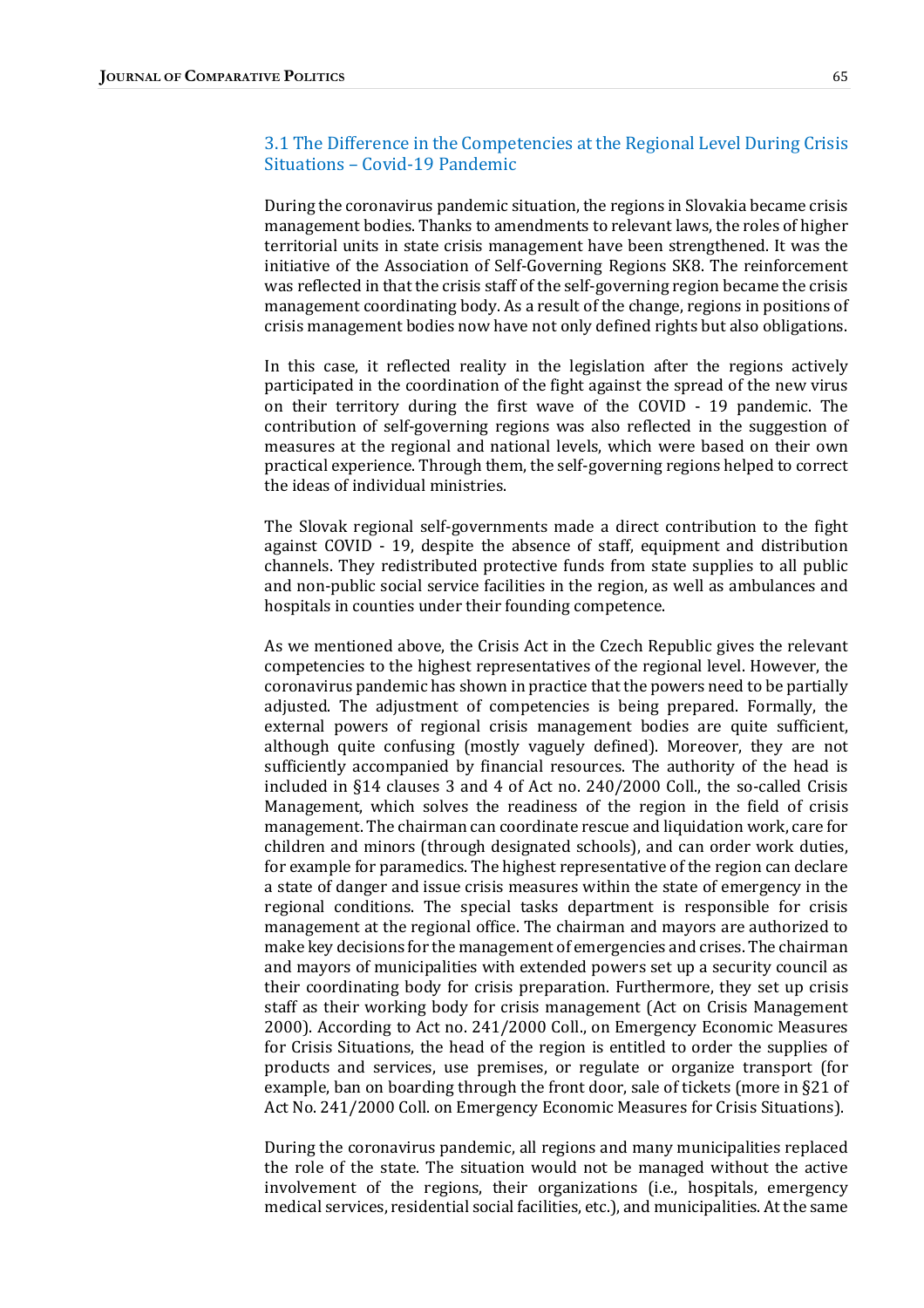time, due to the nature of the matter, it was a problem in the entire territory of the state. According to the legal order, it should have been dealt with by the government, the bodies of the sanitary service, the Ministry of Health, the Ministry of the Interior, and the State Material Reserves Administration.

According to the heads of the Czech regions, the state level and sanitary service have failed because they were unprepared for crisis activity and a pandemic. The government and ministries gave orders to regions and municipalities in unofficial ways (through media statements, press conferences, e-mails, text messages, videoconferencing sharing requests, and through the creation of media pressure), while using official legal means only minimally. According to the chairmen, the management of the pandemic was chaotic.

The regions had only a limited opportunity to use legal instruments to manage crises, due to the nature of the crisis. However, crisis staff in all regions functioned successfully, and effective decisions were made by chairmen within the legal order. Sometimes it was on the margins of the law when this was justified by the need for rapid action. The goodwill, sense of practicality, and objective orientation were strongly evident in the activities of regions and municipalities. The regions had to decide whether to declare regional states of danger individually when the national state of emergency was not prolonged. Although it did not correspond to the nature of the threat, the regions declared the state of regional danger to help manage the situation. This was also proof of the centre's failure as well as an expression of regional responsibility.

#### 4 THE DIFFERENCE BETWEEN THE FINANCING SYSTEMS OF THE **SLOVAK AND CZECH REGIONS**

Self-governing regions in Slovakia have pointed out for a long time the inadequacy of the current financing system at the regional level. For regions, single-source funding based on personal income tax revenue is unpredictable. The proposed solution again draws inspiration from the Czech model; it is the introduction of regional financing from the share of the selection of either more taxes or even all taxes.

Slovak higher territorial units in several areas of competence cannot eliminate investment debt and ensure regional development themselves. The most significant of these is transportation. Due to the deteriorating condition of the road network, it is proposed to create a road fund, which would be a source of financing for the modernization and construction of roads of II. and III. classes owned by individual regions. In addition to the condition of the roads, the unresolved issue of land ownership under the ways must be addressed.

According to the highest representatives, the system of financing is currently set up appropriately in the Czech regions. They also agree that the concrete amount of the tax share in the budget allocation will always be discussed. The state is convinced that it provides enough funding. The local governments, on the contrary, feel a lack of funds within the system of financing regions.

For regions, it would be appropriate to have a larger share of their revenues (especially a share of the revenues of common taxes) and a smaller proportion of non-eligible contributions and subsidies. The biggest problems are insufficient systemic, predictable, and long-term stable coverage of the financing of social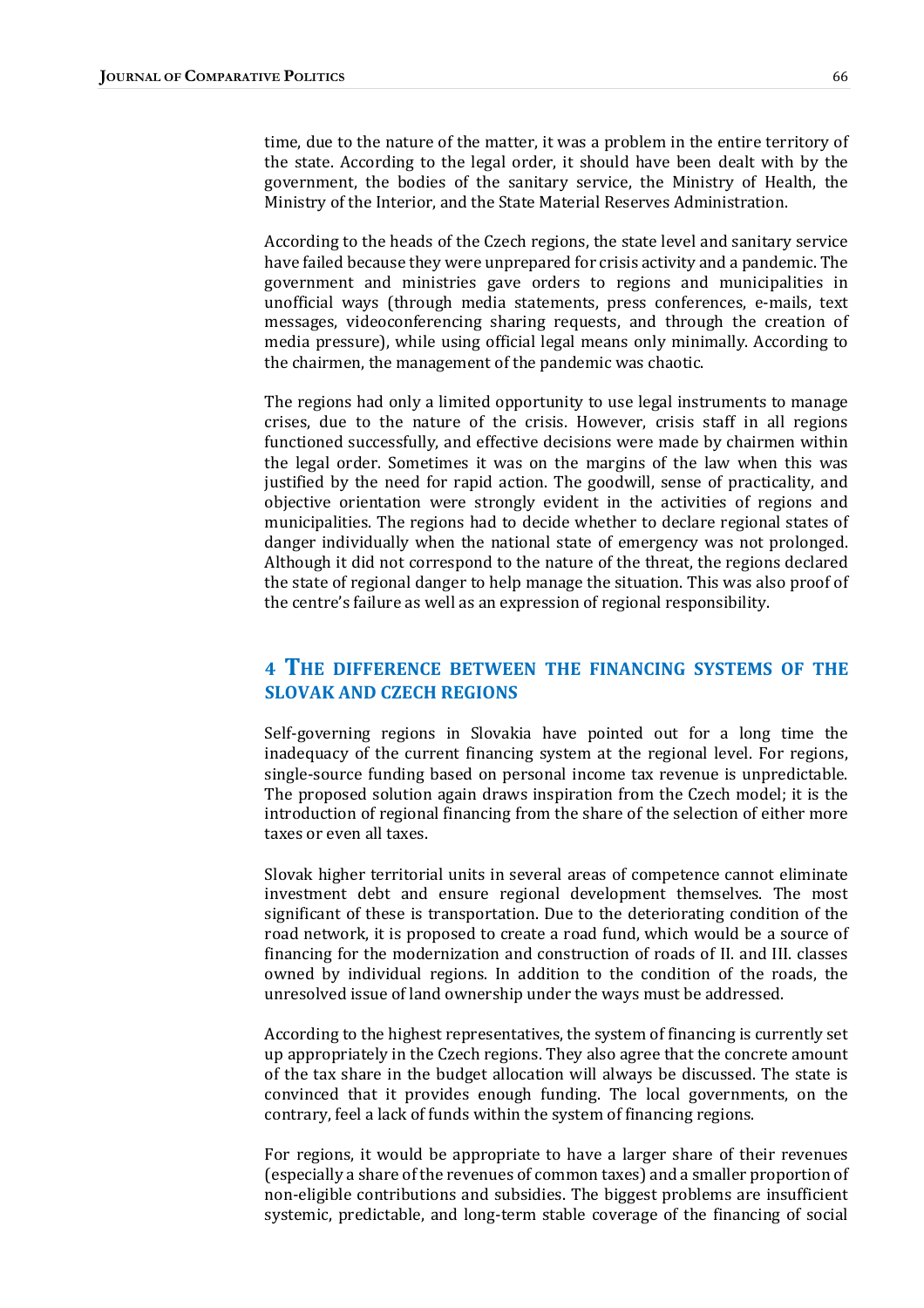services and road management and maintenance of the II. and III. classes. The Head of the Karlovy Vary Region, for example, would propose the elimination of unbalanced financing of hospitals. The faculty and regional hospitals are financed unequally, while regional ones are disadvantaged. Regional authorities in the Czech Republic also perform delegated state administration. It means that the state delegates responsibilities and competencies in the performance of state administration to the regional level. However, the performance of this state administration is not fully financed by the state. The state only contributes to the performance of state administration at the regional level, not the full coverage of costs. 

## 5 THE CHALLENGES FOR REGIONS IN SLOVAKIA AND THE CZECH REPUBLIC - DISCUSSION AND CONCLUSIONS

The biggest challenge for the Slovak self-governing regions is the completion of decentralization in the form of public administration reform. According to representatives of higher territorial units, this reform should be based on the principle of subsidiarity and strengthening the fiscal autonomy of the regions. The reform should consist of an important step, which is the accession to the municipal consolidation. Also included is a targeted redistribution of competencies between the highest central level, the middle stage - self-governing regions - and the lowest level, which are municipalities - villages and cities. These measures would have an impact and contribute to the efficient functioning of public administration.

The emphasis in public administration reform is on ensuring that the delegation of powers is real. It is equally important to eliminate duplications. Transparency of the competence framework is welcome to improve citizens' awareness of public administration and strengthen the legitimacy of the state and the public administration. All these steps should lead to a reduction in the bureaucracy of the territorial public administration, following the example of the Czech model. Its advantage is that the citizen can handle things in one place and does not have to visit several offices. The aim of the reform is also to provide the mentioned possibility in Slovakia.

The main challenge in the Czech Republic is to defend the combined model of public administration. In these conditions, both self-government and state administration in the delegated competence is performed under the so-called one top of the region (and municipality). Other challenges include the prevention of the other state offices' establishment on the territory. The Supreme Building Authority, for example, is envisioned by the amendment to the Building Act.

In the Czech Republic, a model with a relatively strong position of territorial and local self-government was created after 1989. After that year, there was a gradual tendency of individual governments to nationalize territorial and local governments, limit them, and gain more control over them, at least partially. The heads of the Czech regions think that this tendency is very dangerous or strongly centralist. The chairmen judge this enforced state as abusive for the political goals of the forces that are currently in power. They tend to prefer the diversity, the political colour of the regions, and their competition. The decentralized solution strengthens the stability of the whole state. It is not so easy to abuse the system in the application of decentralization to suppress democracy or limit public control.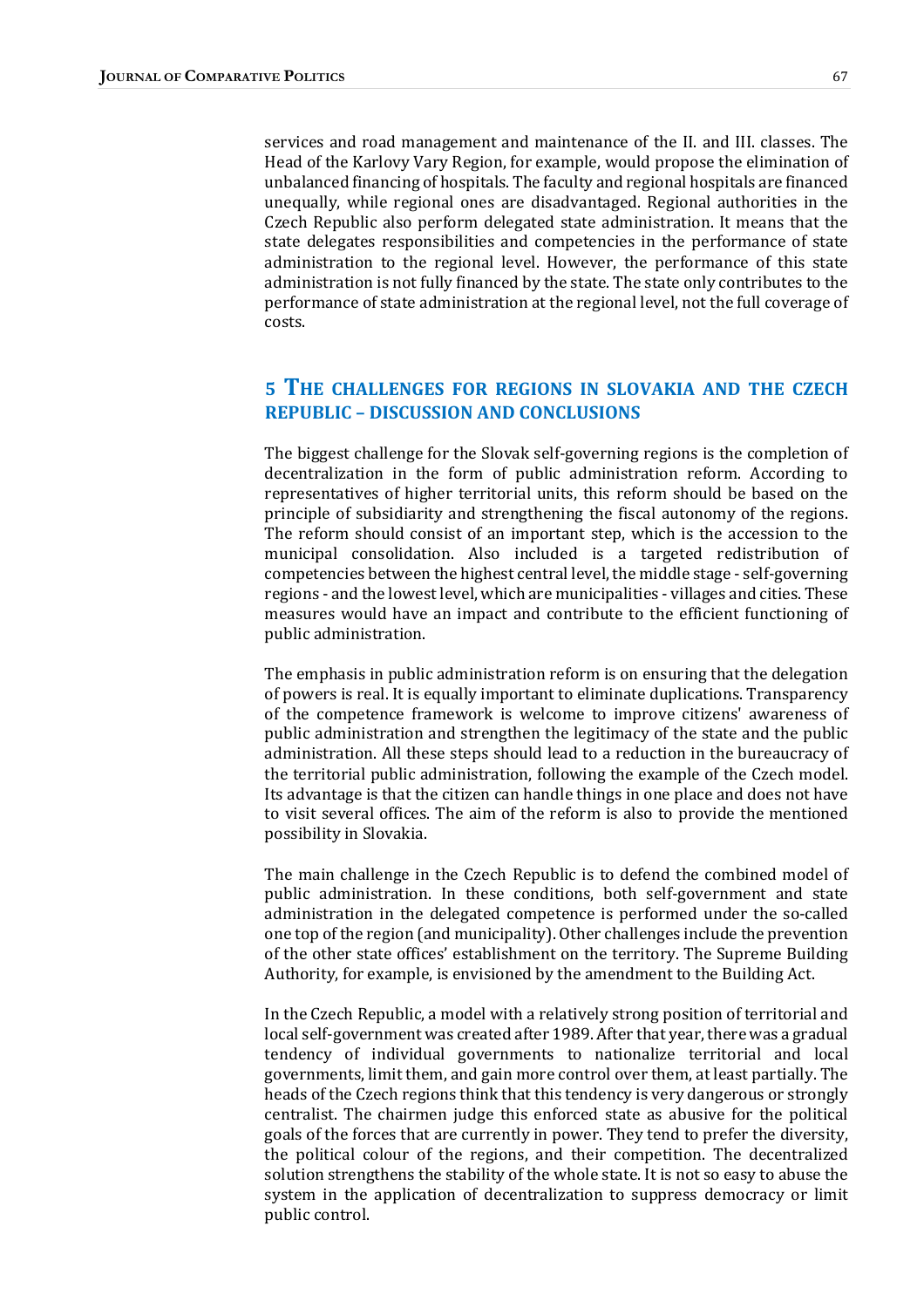Aside from the general challenges, regional challenges can be identified in each region of the Czech Republic. In Slovakia, a similar situation can be observed. For example, in the Karlovy Vary Region, the transformation of the selfadministration unit in connection with the slowdown in coal mining is viewed as a challenge. The transformation will relate to the change in the economy, orientation towards new industries, and changes in the educational structure. The withdrawal from coal mining will also trigger changes in the labour market, where it can be expected that other demands will be required from jobseekers, especially regarding higher qualifications than before.

The Slovak and Czech regions have been part of the public administration system for more than 20 years. During this period, they have recognized their competence framework and fulfilled their main task through overall territory development. After 20 years of functioning, it is possible to state that the regional level is the stage whose competence framework is not well known between regional inhabitants. People in individual regions, on the other hand, are more familiar with the highest representative of regional self-government than its competencies. 

The regional level has an impact on the daily lives of its inhabitants. Every day, residents interact with its competence framework, whether it is the use of regional roads, suburban bus or regional rail transportation, secondary education, social services provided in social services facilities, the issuance of licenses for outpatient doctors, the provision of health care in regional hospitals, ensuring cultural life, or promoting regional tourism.

Similarities can be found at the regional levels in Slovakia and Czech Republic. We appreciate that the highest representatives of the regions on both sides of the former common border are interested in sharing their experiences, and not just during joint personal meetings. As a result, the chairmen can share their experiences and best practices. The creation of the Transport Infrastructure Fund, the implementation of the legislative initiative for regions, broaden the area of transportation about regional rail transportation, and have regular meetings with the state level, as well as the government, are concrete examples of how the Slovak regions could be inspired by the Czech self-governments. Meetings with representatives from the central stage provide opportunities to solve regional problems more quickly and effectively. However, communication between representatives from the state and regional levels can be complicated in some cases. Its significance stems from the need for direct discussions on solutions that have the potential to improve the lives of people in the regions.

However, sharing the experiences and good example practices is reciprocal. The direct election of the highest representative is the inspiration for the Czech regions, just as the system of dual education in Slovakia, which in its essence follows the system of apprenticeship education. In the dual education system, the Slovak higher territorial units manage to connect theory with practice and effectively prepare young people for the labour market.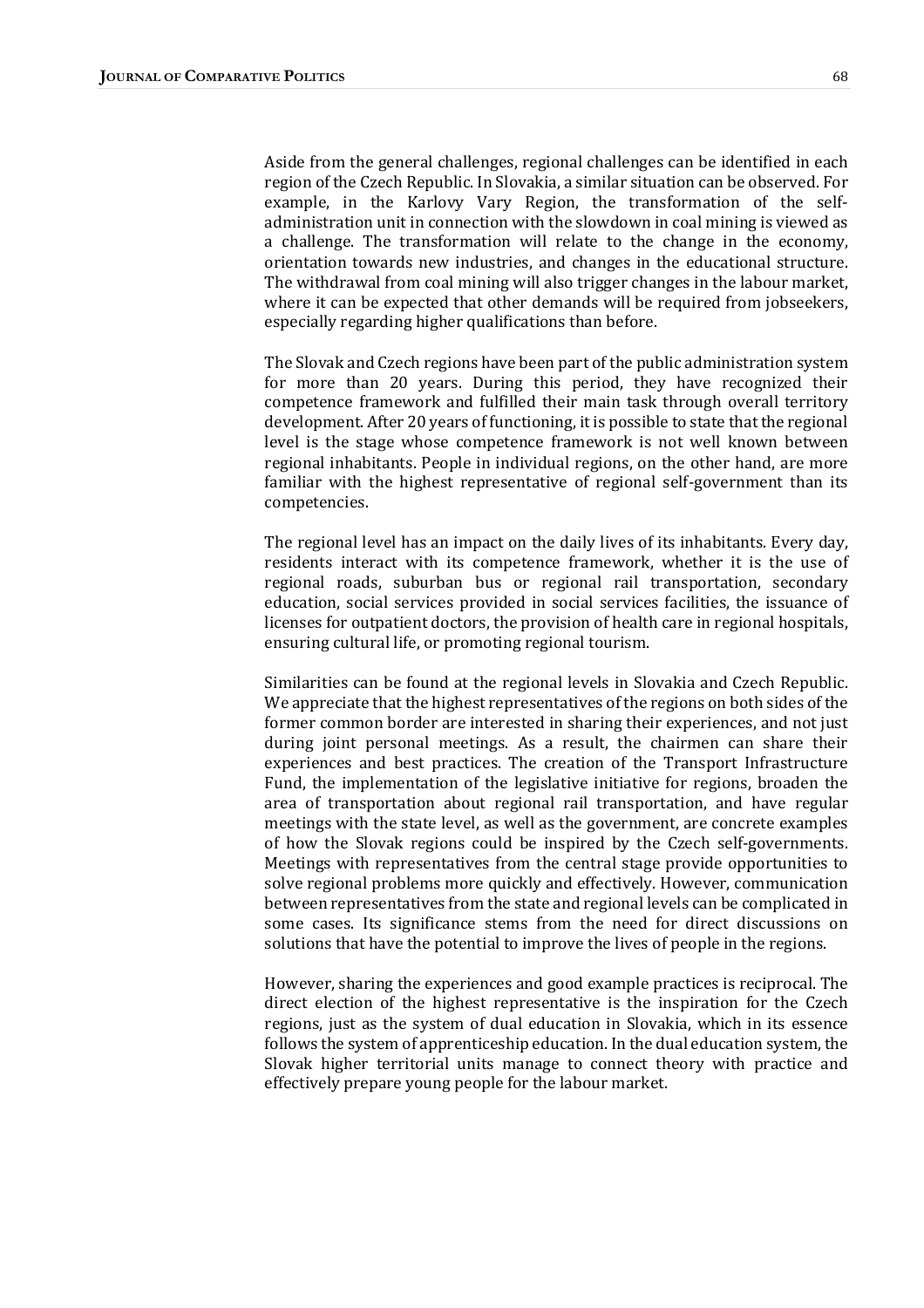#### **REFERENCES**

- Association of Regions of the Czech Republic. 2022. Available at http://www.asociacekraju.cz/association-of-regions-of-the-czech-republic/.
- Bardovič, Jakub, Richard Brix, Lukáš Cíbik, Júlia Karasová, Michal Lukáč, Ján Machyniak, Dalibor Mikuš, Bystrík Šramel and Martin Švikruha. 2018. Regionálna samospráva na Slovensku optikou verejnej politiky. Bratislava: IRIS - Vydavateľstvo a tlač, s. r. o.
- Buček, Ján. 2011. "Building of Regional Self-Government in Slovakia: The First Decade." Geografický časopis 63 (1): 3-27.
- Čajka, Peter. 2020. *Regionálny rozvoj v 21. storočí.* Banská Bystrica: Belianum, Vydavateľstvo Univerzity Mateja Bela v Banskej Bystrici.
- Čajka, Peter, Ivan Pešout and Lucia Rýsová. 2005. *Praktické prístupy ku štúdiu regionálnej* politiky. Banská Bystrica: Univerzita Mateja Bela.
- Český štatistický úrad. 2020. *Vývoj obyvatelstva v krajích České republiky.* Available at https://www.czso.cz/documents/10180/121739318/13015720.pdf/91360556- 5d5a-48bb-995a-8b40faeee7e0?version=1.1.
- Grejták, Marek, Ján Koper, Branislav Kováčik and Adriana Vasiľková. 2002. Komparatívna politológia II. Banská Bystrica: Univerzita Mateja Bela.
- Gurňák, Daniel and Viliam Lauko. 2007. "Stabilita územno-správneho členenia v 20. storočí a jej regionálne dimenzie." In Česká geografie v evropském prostoru, eds. Kraft, Stanislav, Karolína Mičková, Jiří Rypl, Pavel Švec and Michal Vančura, 570–579. České Budejovice: Jihočeská univerzita.
- Haydanka, Yevheniy, 2021. "Authoritarization or Democratization: Directions of Electoral Processes in Present-Day Slovakia." *Journal of Comparative Politics* 14 (2): 4–16.
- Horváth, Peter and Erik Urc. 2021. Aktéri regionálnej samosprávy na Slovensku. Trnava: Univerzita Sv. Cyrila a Metoda.
- Janas, Karol. 2007. Dejiny verejnej správy na Slovensku. Trenčín: Trenčianska univerzita Alexandra Dubčeka v Trenčíne.
- Jánošková, Barbora. 2020. "Future of Slovak Regional Self-Government or Quo Vadis Self-Governing Region?" Politické Vedy 23 (4): 228-236.
- Jánošková, Barbora. 2021. "Potenciál regionálnej samosprávy na Slovensku a jej budúce výzvy." In Výchova a vzdelávanie k demokratickému občianstvu ako prevencia extrémizmu, eds. Čársky, Jaroslav and Marcel Lincényi, 97–118. Trenčín: Trenčianska univerzita Alexandra Dubčeka v Trenčíne.
- Klimovský, Daniel. 2010. "Samosprávy v EÚ: Česká republika." Územná samospráva. Available at the contract of the contract of the contract of the contract of the contract of the contract of the contract of the contract of the contract of the contract of the contract of the contract of the contract of t https://www.researchgate.net/publication/236876907\_Samosprava\_v\_Ceskej\_repu

blike. 

- Krnáč, Jozef. 2007. "Ekonomika miestnej samosprávy v procese decentralizácie verejnej správy v podmienkach Slovenskej republiky." Available at https://dk.upce.cz/bitstream/handle/10195/32419/CL646.pdf;jsessionid=AB9B9C 46D663D0A495D13E7143BF74C5?sequence=1.
- Leška, Dušan. 2015. "Formation of Regional Level of Self-Government in the process of transformation in Slovakia." *Journal for Universal Excellence* 4 (3): A1–A11.
- Ministerstvo vnútra Slovenskej republiky. 2007. Stručný prehľad vývoja územného a správneho členenia Slovenska. Available at https://www.minv.sk/?strucnyprehlad-vyvoja-uzemneho-a-spravneho-clenenia-slovenska.
- 'Na zriadenie fondu dopravnej infraštruktúry je najvyšší čas, voláme po ňom od roku 2019'. 2022. The Association of the Self-Governing Regions. Available at http://samospravnekraje.sk/blog/na-zriadenie-fondu-dopravnejinfra%C5%A1trukt%C3%BAry-je-najvy%C5%A1%C5%A1%C3%AD-%C4%8Dasvol%C3%A1me-po-%C5%88om-od-roku-2019.
- Nižňanský, Viktor. 2006. Decentralizácia na Slovensku: Bilancia nekonečného príbehu 1995–2005. Bratislava: Úrad Vlády SR.
- Novotný, Vladimír. 2017. Veřejná správa v zemích visegrádské čtyřky. (Česká republika, Maďarsko, Polská republika, Slovenská republika). Praha: Vydavateľstvo Leges.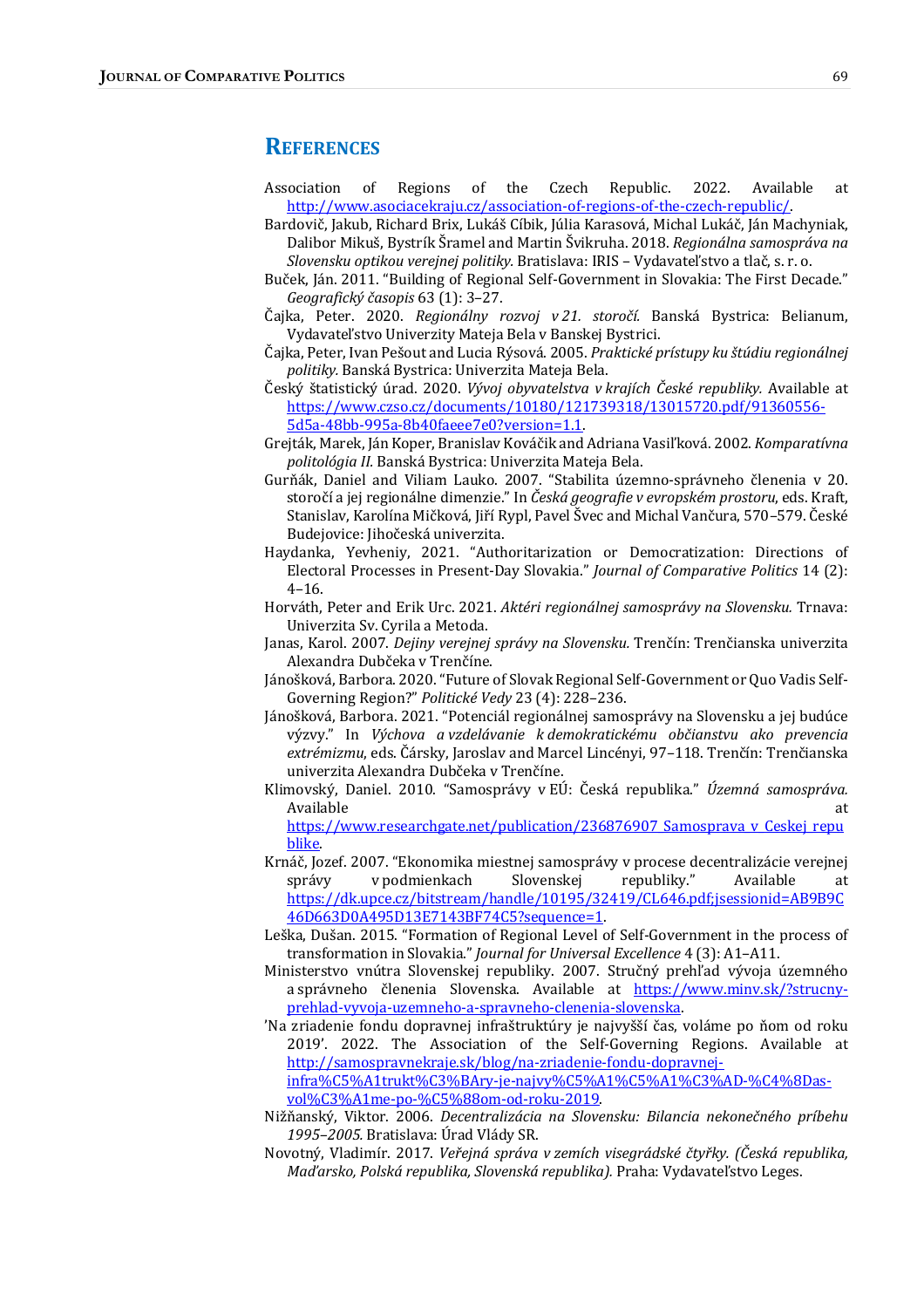- Rýsová, Lucia. 2009. Regióny, regionálny rozvoj, regionálna politika a dosahovanie hospodárskej a sociálnej súdržnosti v rámci Európskej únie. Banská Bystrica: Univerzita Mateja Bela.
- Slavík, Vladimír. "Reforma verejnej správy v SR (priestorové aspekty)". Available at http://www.infostat.sk/vdc/pdf/slavikdoc.pdf.
- Statutes of Association of Regions of the Czech Republic. 2002. Available at http://www.asociacekraju.cz/akcr/stanovy-akcr/.
- Statutes of Association of the Self-Governing Regions. 2006. Available at https://www.dropbox.com/s/zn4ste2pbxpg3v2/Stanovy%20SK%208.pdf?dl=0.
- Štatistický úrad Slovenskej republiky. 2020. Bilancia podľa rodinného stavu, pohlavia a veku - SR, oblasti, kraje. Available at http://statdat.statistics.sk/cognosext/cgibin/cognos.cgi?b\_action=cognosViewer&ui.action=run&ui.object=storeID(%22i615 DF56BF8C54392A82735F2C0BA5CCB%22)&ui.name=Bilancia%20pod%c4%bea% 20rodinn%c3%a9ho%20stavu%2c%20pohlavia%20a%20veku%20-%20SR%2c%2 0oblasti%2c%20kraje%20%5bom7004rr%5d&run.outputFormat=&run.prompt=tr ue&cv.header=false&ui.backURL=%2fcognosext%2fcps4%2fportlets%2fcommon% 2fclose.html.
- The Act No. 129/2000 Coll. on Regions. 2000. Available at https://www.epi.sk/zzcr/2000-129.
- The Act No. 221/1996 Coll. on Territorial and Administrative Division of the Slovak Republic. 1996. Available at https://www.slov-lex.sk/pravnepredpisy/SK/ZZ/1996/221/.
- The Act No. 222/1996 Coll. on the Organization of Local State Administration. 1996. Available at at https://www.slov-lex.sk/pravnepredpisy/SK/ZZ/1996/222/20000101.html.
- The Act No. 239/2000 Coll. on Integrated Rescue System. 2000. Available at https://www.epi.sk/zzcr/2000-239.
- The Act No. 240/2000 Coll. on Crisis Management. 2000. Available at https://www.epi.sk/zzcr/2000-240.
- The Act No. 241/2000 Coll. on Emergency Economic Measures for Crisis Situations. 2000. Available at https://www.epi.sk/zzcr/2000-241.
- The Act No. 302/2001 Coll. on Self-Government of Higher Territorial Units. 2001. Available athttps://www.slov-lex.sk/pravnepredpisy/SK/ZZ/2001/302/20040101.html https://www.slov-lex.sk/pravnepredpisy/SK/ZZ/2001/302/20040101.html.
- The Constitution of the Czech Republic. 1992. Available at https://www.psp.cz/docs/laws/constitution.html.
- The Constitution of the Slovak Republic. 1992. Available at  $\frac{https://www.slov$ lex.sk/pravne-predpisy/SK/ZZ/1992/460/.

#### PRIMERJAVA DVAJSETIH LET REGIONALNE SAMOUPRAVE NA ČEŠKEM IN SLOVAŠKEM

Namen članka je primerjati regionalno raven na Slovaškem in Češkem dve desetletji po začetku procesa regionalizacije. Primerjava se osredotoča na izvolitev najvišjega predstavnika ter na trenutni kompetenčni okvir regionalne ravni; članek pa razkriva tudi, katere kompetence vodje slovaških in čeških regij vidijo kot najpomembnejše ter prikazuje primere dobrih praks. Poleg tega v članku primerjamo financiranje regionalnih sistemov na Slovaškem in Češkem, regionalne kompetence v kriznih razmerah ter izzive, s katerimi se soočajo slovaške in češke samoupravne enote. Odgovori na ta izhodišča temeljijo na analizi vprašalnika,